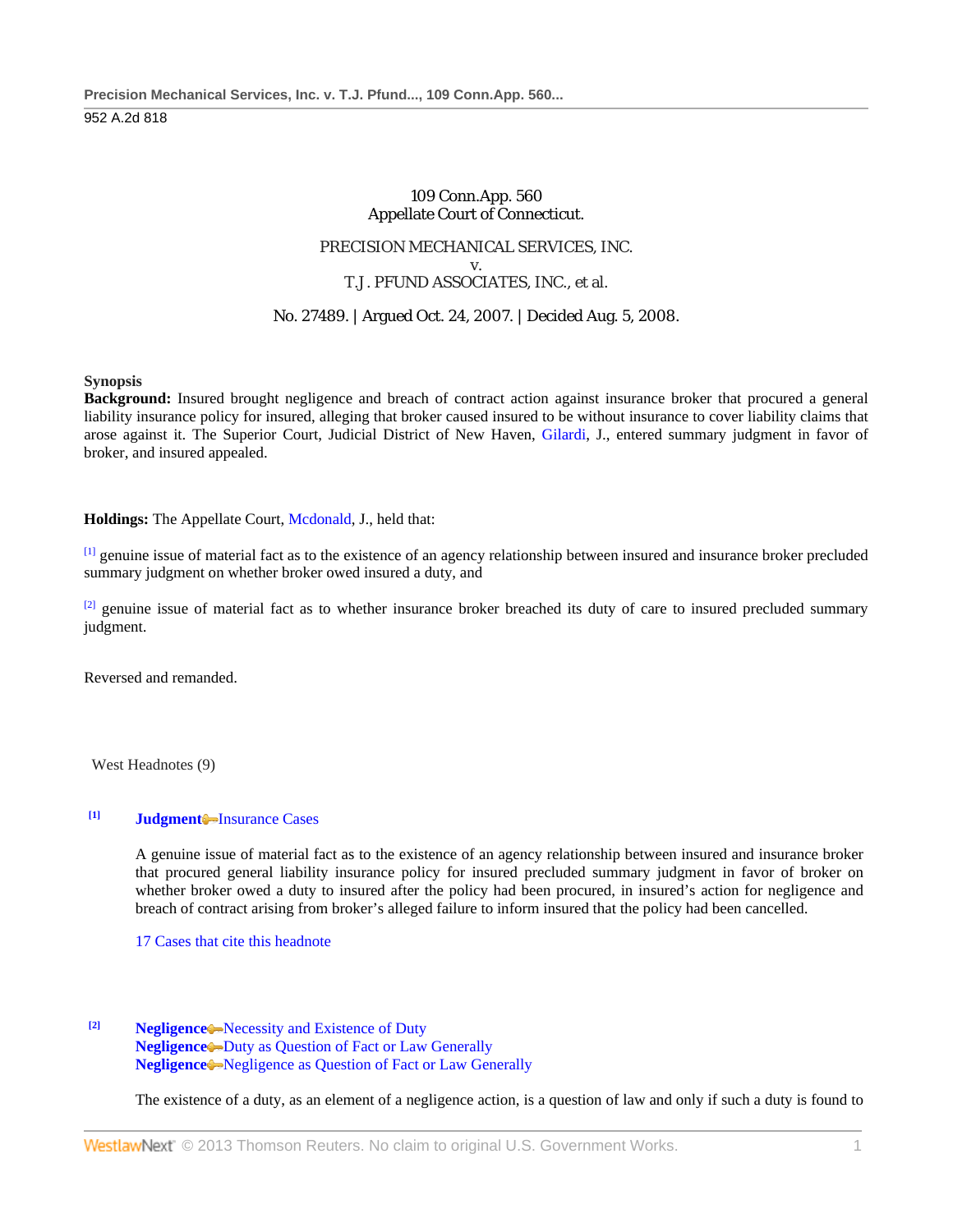exist does the trier of fact then determine whether the defendant violated that duty in the particular situation at hand.

# **[3] [Insurance](http://www.westlaw.com/Browse/Home/KeyNumber/217/View.html?docGuid=I833508795f3111ddb5cbad29a280d47c&originationContext=document&vr=3.0&rs=cblt1.0&transitionType=DocumentItem&contextData=(sc.Default))** [Negligence in General](http://www.westlaw.com/Browse/Home/KeyNumber/217k1670/View.html?docGuid=I833508795f3111ddb5cbad29a280d47c&originationContext=document&vr=3.0&rs=cblt1.0&transitionType=DocumentItem&contextData=(sc.Default))

An insurance broker owes a duty to his principal to exercise reasonable skill, care, and diligence in effecting the insurance, and any negligence or other breach of duty on his part which defeats the insurance which the broker undertakes to secure will render the broker liable to his principal for the resulting loss.

[3 Cases that cite this headnote](http://www.westlaw.com/Link/RelatedInformation/DocHeadnoteLink?docGuid=I833508795f3111ddb5cbad29a280d47c&headnoteId=201665805400320090403162523&originationContext=document&vr=3.0&rs=cblt1.0&transitionType=CitingReferences&contextData=(sc.Default))

## **[4] [Insurance](http://www.westlaw.com/Browse/Home/KeyNumber/217/View.html?docGuid=I833508795f3111ddb5cbad29a280d47c&originationContext=document&vr=3.0&rs=cblt1.0&transitionType=DocumentItem&contextData=(sc.Default))** [Failure to Procure Coverage](http://www.westlaw.com/Browse/Home/KeyNumber/217k1671/View.html?docGuid=I833508795f3111ddb5cbad29a280d47c&originationContext=document&vr=3.0&rs=cblt1.0&transitionType=DocumentItem&contextData=(sc.Default)) **[Insurance](http://www.westlaw.com/Browse/Home/KeyNumber/217/View.html?docGuid=I833508795f3111ddb5cbad29a280d47c&originationContext=document&vr=3.0&rs=cblt1.0&transitionType=DocumentItem&contextData=(sc.Default))** [Actions](http://www.westlaw.com/Browse/Home/KeyNumber/217k1673/View.html?docGuid=I833508795f3111ddb5cbad29a280d47c&originationContext=document&vr=3.0&rs=cblt1.0&transitionType=DocumentItem&contextData=(sc.Default))

Where a broker undertakes to procure a policy affording protection against a designated risk, the law imposes upon him an obligation to perform with reasonable care the duty he has assumed, and he may be held liable for loss properly attributable to his default; the principal may sue either for breach of the contract or in tort for breach of duty imposed by it.

[1 Cases that cite this headnote](http://www.westlaw.com/Link/RelatedInformation/DocHeadnoteLink?docGuid=I833508795f3111ddb5cbad29a280d47c&headnoteId=201665805400420090403162523&originationContext=document&vr=3.0&rs=cblt1.0&transitionType=CitingReferences&contextData=(sc.Default))

# **[5] [Negligence](http://www.westlaw.com/Browse/Home/KeyNumber/272/View.html?docGuid=I833508795f3111ddb5cbad29a280d47c&originationContext=document&vr=3.0&rs=cblt1.0&transitionType=DocumentItem&contextData=(sc.Default))** [Necessity and Existence of Duty](http://www.westlaw.com/Browse/Home/KeyNumber/272II/View.html?docGuid=I833508795f3111ddb5cbad29a280d47c&originationContext=document&vr=3.0&rs=cblt1.0&transitionType=DocumentItem&contextData=(sc.Default))

The nature of a duty, as an element of a negligence action, and the specific persons to whom it is owed, are determined by the circumstances surrounding the conduct of the individual.

[1 Cases that cite this headnote](http://www.westlaw.com/Link/RelatedInformation/DocHeadnoteLink?docGuid=I833508795f3111ddb5cbad29a280d47c&headnoteId=201665805400520090403162523&originationContext=document&vr=3.0&rs=cblt1.0&transitionType=CitingReferences&contextData=(sc.Default))

# **[6] [Negligence](http://www.westlaw.com/Browse/Home/KeyNumber/272/View.html?docGuid=I833508795f3111ddb5cbad29a280d47c&originationContext=document&vr=3.0&rs=cblt1.0&transitionType=DocumentItem&contextData=(sc.Default))** [Foreseeability](http://www.westlaw.com/Browse/Home/KeyNumber/272k213/View.html?docGuid=I833508795f3111ddb5cbad29a280d47c&originationContext=document&vr=3.0&rs=cblt1.0&transitionType=DocumentItem&contextData=(sc.Default))

The threshold inquiry in determining whether a duty exists, as an element of a negligence action, is whether the specific harm alleged by the plaintiff was foreseeable to the defendant.

[1 Cases that cite this headnote](http://www.westlaw.com/Link/RelatedInformation/DocHeadnoteLink?docGuid=I833508795f3111ddb5cbad29a280d47c&headnoteId=201665805400620090403162523&originationContext=document&vr=3.0&rs=cblt1.0&transitionType=CitingReferences&contextData=(sc.Default))

## **[7] [Negligence](http://www.westlaw.com/Browse/Home/KeyNumber/272/View.html?docGuid=I833508795f3111ddb5cbad29a280d47c&originationContext=document&vr=3.0&rs=cblt1.0&transitionType=DocumentItem&contextData=(sc.Default))** [Necessity and Existence of Duty](http://www.westlaw.com/Browse/Home/KeyNumber/272II/View.html?docGuid=I833508795f3111ddb5cbad29a280d47c&originationContext=document&vr=3.0&rs=cblt1.0&transitionType=DocumentItem&contextData=(sc.Default)) **[Negligence](http://www.westlaw.com/Browse/Home/KeyNumber/272/View.html?docGuid=I833508795f3111ddb5cbad29a280d47c&originationContext=document&vr=3.0&rs=cblt1.0&transitionType=DocumentItem&contextData=(sc.Default))** [Contractual Duty](http://www.westlaw.com/Browse/Home/KeyNumber/272k219/View.html?docGuid=I833508795f3111ddb5cbad29a280d47c&originationContext=document&vr=3.0&rs=cblt1.0&transitionType=DocumentItem&contextData=(sc.Default)) **[Negligence](http://www.westlaw.com/Browse/Home/KeyNumber/272/View.html?docGuid=I833508795f3111ddb5cbad29a280d47c&originationContext=document&vr=3.0&rs=cblt1.0&transitionType=DocumentItem&contextData=(sc.Default))** [Duty Based Upon Statute or Other Regulation](http://www.westlaw.com/Browse/Home/KeyNumber/272k222/View.html?docGuid=I833508795f3111ddb5cbad29a280d47c&originationContext=document&vr=3.0&rs=cblt1.0&transitionType=DocumentItem&contextData=(sc.Default))

A duty to use care, as an element of a negligence action, may arise from a contract, from a statute, or from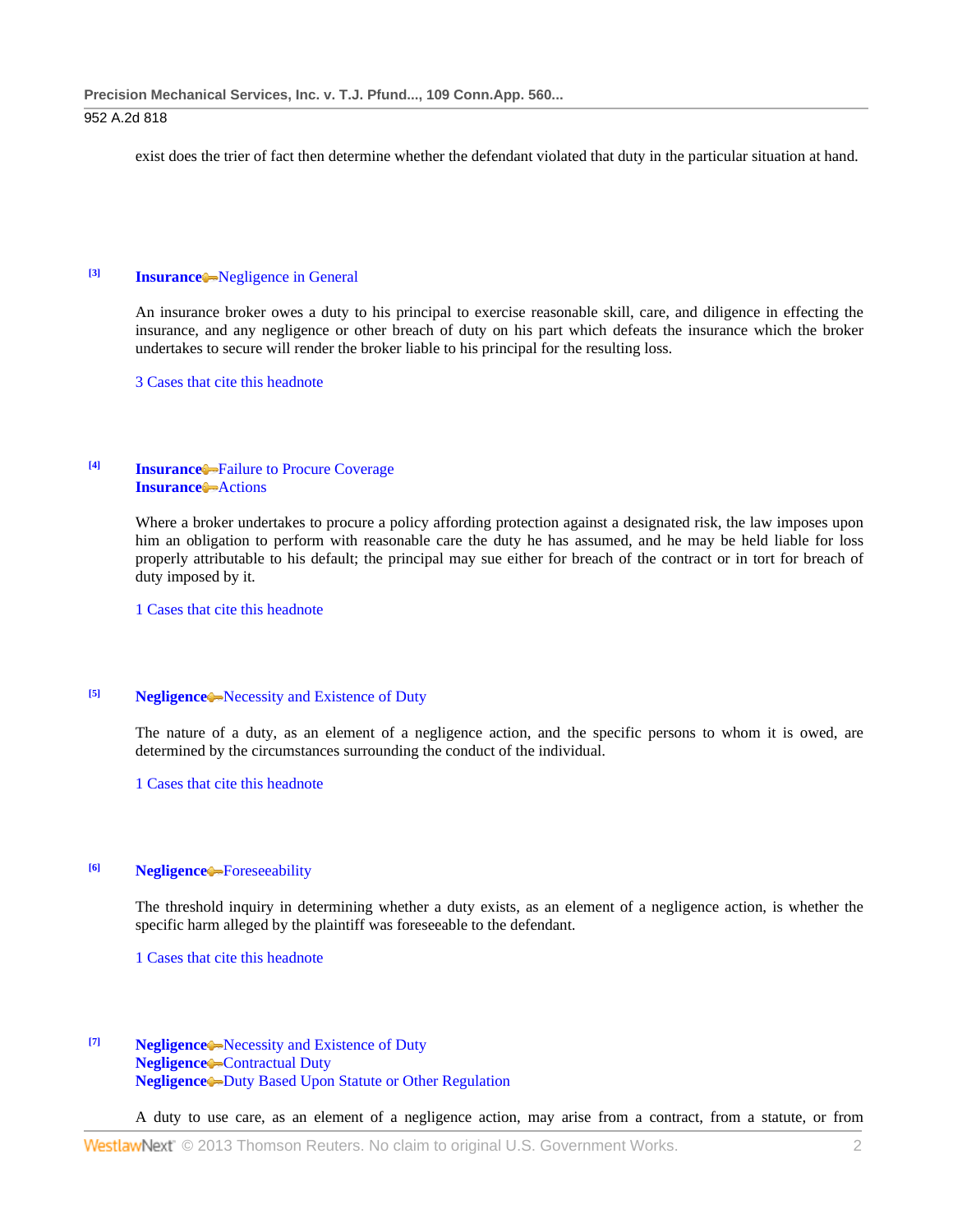circumstances under which a reasonable person, knowing what he knew or should have known, would anticipate that harm of the general nature of that suffered was likely to result from his act or failure to act.

[1 Cases that cite this headnote](http://www.westlaw.com/Link/RelatedInformation/DocHeadnoteLink?docGuid=I833508795f3111ddb5cbad29a280d47c&headnoteId=201665805400720090403162523&originationContext=document&vr=3.0&rs=cblt1.0&transitionType=CitingReferences&contextData=(sc.Default))

# **[Insurance](http://www.westlaw.com/Browse/Home/KeyNumber/217/View.html?docGuid=I833508795f3111ddb5cbad29a280d47c&originationContext=document&vr=3.0&rs=cblt1.0&transitionType=DocumentItem&contextData=(sc.Default))** [Duration and Termination of Agency](http://www.westlaw.com/Browse/Home/KeyNumber/217k1657/View.html?docGuid=I833508795f3111ddb5cbad29a280d47c&originationContext=document&vr=3.0&rs=cblt1.0&transitionType=DocumentItem&contextData=(sc.Default)) **[Insurance](http://www.westlaw.com/Browse/Home/KeyNumber/217/View.html?docGuid=I833508795f3111ddb5cbad29a280d47c&originationContext=document&vr=3.0&rs=cblt1.0&transitionType=DocumentItem&contextData=(sc.Default))** [Duties and Liabilities to Insureds or Others](http://www.westlaw.com/Browse/Home/KeyNumber/217k1668/View.html?docGuid=I833508795f3111ddb5cbad29a280d47c&originationContext=document&vr=3.0&rs=cblt1.0&transitionType=DocumentItem&contextData=(sc.Default))

As a general rule, the agency relationship between an insurance broker and the insured terminates upon procurement of the requested insurance policy; however, inherent in the obligation to seek continuation of an insurance policy is the duty to notify the applicant if the insurer declines to continue to insure the risk, so the applicant may not be lulled into a feeling of security or put to prejudicial delay in seeking protections elsewhere.

[2 Cases that cite this headnote](http://www.westlaw.com/Link/RelatedInformation/DocHeadnoteLink?docGuid=I833508795f3111ddb5cbad29a280d47c&headnoteId=201665805400820090403162523&originationContext=document&vr=3.0&rs=cblt1.0&transitionType=CitingReferences&contextData=(sc.Default))

### <sup>[9]</sup> **[Judgment](http://www.westlaw.com/Browse/Home/KeyNumber/228/View.html?docGuid=I833508795f3111ddb5cbad29a280d47c&originationContext=document&vr=3.0&rs=cblt1.0&transitionType=DocumentItem&contextData=(sc.Default))** [Insurance Cases](http://www.westlaw.com/Browse/Home/KeyNumber/228k181(23)/View.html?docGuid=I833508795f3111ddb5cbad29a280d47c&originationContext=document&vr=3.0&rs=cblt1.0&transitionType=DocumentItem&contextData=(sc.Default))

Genuine issue of material fact as to whether insurance broker breached its duty of care to insured precluded summary judgment in insured's negligence and breach of contract action against broker arising from broker's alleged incorrect representation to insured that its general liability insurance policy was in effect, and broker's alleged failure to inform insurer that insured had paid its premiums in full, allegedly resulting in insured being without insurance when claims against it arose.

#### **Attorneys and Law Firms**

**\*\*819** [Brian P. Kenney,](http://www.westlaw.com/Link/Document/FullText?findType=h&pubNum=176284&cite=0143876101&originatingDoc=I833508795f3111ddb5cbad29a280d47c&refType=RQ&originationContext=document&vr=3.0&rs=cblt1.0&transitionType=DocumentItem&contextData=(sc.Default)) for the appellant (plaintiff).

[Christopher B. Weldon,](http://www.westlaw.com/Link/Document/FullText?findType=h&pubNum=176284&cite=0230598101&originatingDoc=I833508795f3111ddb5cbad29a280d47c&refType=RQ&originationContext=document&vr=3.0&rs=cblt1.0&transitionType=DocumentItem&contextData=(sc.Default)) with whom, on the brief, wa[s Darren P. Renner,](http://www.westlaw.com/Link/Document/FullText?findType=h&pubNum=176284&cite=0142019801&originatingDoc=I833508795f3111ddb5cbad29a280d47c&refType=RQ&originationContext=document&vr=3.0&rs=cblt1.0&transitionType=DocumentItem&contextData=(sc.Default)) Stamford, for the appellees (named defendant et al.).

### [McLACHLAN,](http://www.westlaw.com/Link/Document/FullText?findType=h&pubNum=176284&cite=0154837401&originatingDoc=I833508795f3111ddb5cbad29a280d47c&refType=RQ&originationContext=document&vr=3.0&rs=cblt1.0&transitionType=DocumentItem&contextData=(sc.Default)) [HARPER](http://www.westlaw.com/Link/Document/FullText?findType=h&pubNum=176284&cite=0147119201&originatingDoc=I833508795f3111ddb5cbad29a280d47c&refType=RQ&originationContext=document&vr=3.0&rs=cblt1.0&transitionType=DocumentItem&contextData=(sc.Default)) and [McDONALD,](http://www.westlaw.com/Link/Document/FullText?findType=h&pubNum=176284&cite=0397850801&originatingDoc=I833508795f3111ddb5cbad29a280d47c&refType=RQ&originationContext=document&vr=3.0&rs=cblt1.0&transitionType=DocumentItem&contextData=(sc.Default)) Js.

### **Opinion**

### [McDONALD,](http://www.westlaw.com/Link/Document/FullText?findType=h&pubNum=176284&cite=0397850801&originatingDoc=I833508795f3111ddb5cbad29a280d47c&refType=RQ&originationContext=document&vr=3.0&rs=cblt1.0&transitionType=DocumentItem&contextData=(sc.Default)) J.

**\*561** The plaintiff, Precision Mechanical Services, Inc., appeals from the summary judgment rendered by the trial court in favor of the defendants T.J. Pfund Associates, Inc., and Marianne Pfund.<sup>1</sup> The plaintiff claims that the court improperly concluded that there was no genuine issue of material fact and that the defendants were entitled to judgment as a matter of law as to the plaintiff's counts of negligence and breach of contract. We reverse the judgment of the trial court.

The plaintiff filed the operative complaint against the defendants and AFCO Credit Corporation (AFCO), an insurance premium finance company, and Scottsdale **\*562** Insurance Company (Scottsdale).2 In **\*\*820** its complaint, the plaintiff, a contractor engaged in the installation and repair of plumbing, heating and fire suppression systems, brought an action against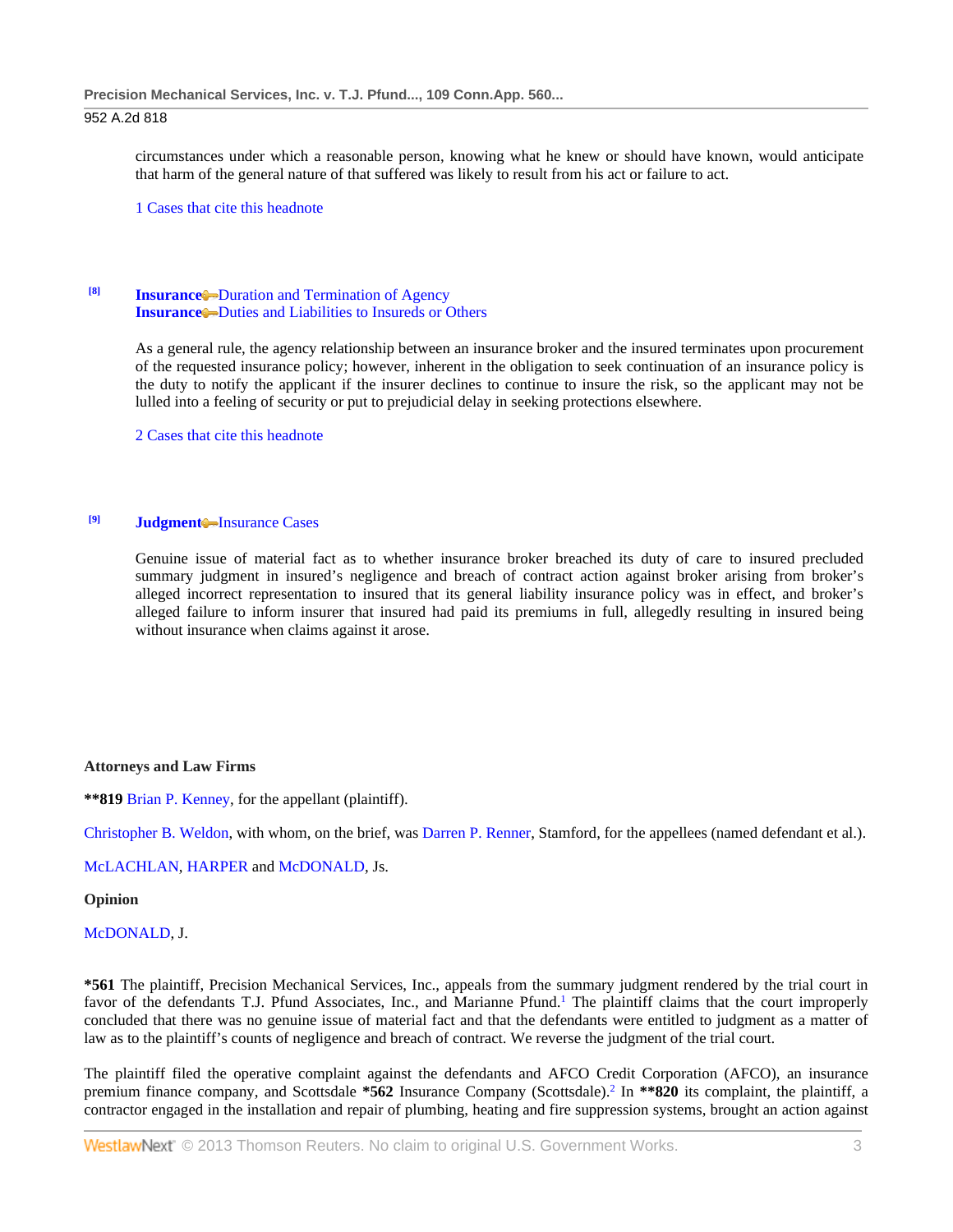### **Precision Mechanical Services, Inc. v. T.J. Pfund..., 109 Conn.App. 560...**

### 952 A.2d 818

the defendants, an insurance agent and brokerage firm.3 In counts one and two of the complaint, which set forth claims of negligence and breach of contract, the plaintiff alleged that in September, 1995, it had hired the defendants to procure general liability insurance coverage for the period of September 26, 1995, through January 1, 1997. The plaintiff alleged that in so doing, the defendants were negligent and breached the contract, and caused the plaintiff to be without insurance to cover liability claims arising against it on August 8, 1996. After discovery proceedings, the defendants filed a motion for summary judgment with exhibits and documentary evidence, and, in opposition to the motion, the plaintiff filed documentary evidence.

The court granted the motion for summary judgment on the ground that once a twelve month general liability policy was obtained with Scottsdale in September, 1995, the agency relationship between the plaintiff and the defendants ended, and that, thereafter, the defendants owed no duty to the plaintiff. The court also found that absent any directive or authorization to do so, the defendants had no duty to inform the plaintiff that AFCO had, on May 30, 1996, canceled the general liability policy because the plaintiff had not made a monthly installment payment to AFCO.

**\*563** On appeal, the plaintiff claims that the court improperly concluded that as a matter of law, the defendants owed the plaintiff no duty of care because the agency relationship between the defendants, an insurance agent and brokerage firm, and the plaintiff, an insured, terminated upon procurement of a twelve month general liability insurance policy. The plaintiff argues that it submitted evidence from which the trier of fact could find an ongoing agency relationship between the plaintiff, who desired a fifteen month policy, and the defendants, which persisted after the procurement of the twelve month Scottsdale policy. The plaintiff also refers to its submissions establishing that the defendants received notice of AFCO's policy cancellation in May, 1996, and that the defendants, until August 10, 1996, continuously made representations to the plaintiff that the Scottsdale policy was still in effect until September, 1996. The plaintiff also contends that on the basis of the evidence presented, a genuine issue of material fact remained as to whether the defendants breached their duty of care. We agree with the plaintiff.

**[1]** We first set forth the applicable standard of review. Our review of the trial court's decision to grant the defendants' motion for summary judgment is plenary. See *[ATC Partnership v. Coats North America Consolidated, Inc.,](http://www.westlaw.com/Link/Document/FullText?findType=Y&serNum=2014207845&pubNum=162&originationContext=document&vr=3.0&rs=cblt1.0&transitionType=DocumentItem&contextData=(sc.Default))* 284 Conn. 537, 544, 935 [A.2d 115 \(2007\).](http://www.westlaw.com/Link/Document/FullText?findType=Y&serNum=2014207845&pubNum=162&originationContext=document&vr=3.0&rs=cblt1.0&transitionType=DocumentItem&contextData=(sc.Default)) "The law governing summary judgment and the accompanying standard of review are well settled. Practice Book § [17-49] requires that judgment shall be rendered forthwith if the pleadings, affidavits and any other proof submitted show that there is no genuine issue as to any material fact and that the moving party is entitled to judgment as a matter of law. A material fact is a **\*\*821** fact that will make a difference in the result of the case....

"In seeking summary judgment, it is the movant who has the burden of showing the nonexistence of any issue of fact. The courts are in entire agreement that **\*564** the moving party for summary judgment has the burden of showing the absence of any genuine issue as to all the material facts, which, under applicable principles of substantive law, entitle him to a judgment as a matter of law. The courts hold the movant to a strict standard. To satisfy his burden the movant must make a showing that it is quite clear what the truth is, and that excludes any real doubt as to the existence of any genuine issue of material fact.... As the burden of proof is on the movant, the evidence must be viewed in the light most favorable to the opponent." (Internal quotation marks omitted.) *Gold v. East Haddam,* [103 Conn.App. 369, 373, 928 A.2d 1234,](http://www.westlaw.com/Link/Document/FullText?findType=Y&serNum=2012925144&pubNum=162&originationContext=document&vr=3.0&rs=cblt1.0&transitionType=DocumentItem&contextData=(sc.Default)) cert. granted on other grounds, [285 Conn. 901, 938 A.2d 592 \(2007\).](http://www.westlaw.com/Link/Document/FullText?findType=Y&serNum=2014719284&pubNum=162&originationContext=document&vr=3.0&rs=cblt1.0&transitionType=DocumentItem&contextData=(sc.Default)) "[I]ssue-finding, rather than issue-determination, is the key to the procedure.... [T]he trial court does not sit as the trier of fact when ruling on a motion for summary judgment.... [Its] function is not to decide issues of material fact, but rather to determine whether any such issues exist." (Citation omitted; internal quotation marks omitted.) *Barasso v. Rear Still Hill Road, LLC,* [81 Conn.App. 798, 803, 842 A.2d 1134 \(2004\).](http://www.westlaw.com/Link/Document/FullText?findType=Y&serNum=2004178062&pubNum=162&originationContext=document&vr=3.0&rs=cblt1.0&transitionType=DocumentItem&contextData=(sc.Default))

**[2] [3] [4] [5] [6] [7]** We begin by setting forth the legal principles relevant to this case. "The existence of a duty is a question of law and [o]nly if such a duty is found to exist does the trier of fact then determine whether the defendant violated that duty in the particular situation at hand."4 **\*565** Internal quotation marks omitted.) *[RK Constructors, Inc. v. Fusco Corp.,](http://www.westlaw.com/Link/Document/FullText?findType=Y&serNum=1994241042&pubNum=162&originationContext=document&vr=3.0&rs=cblt1.0&transitionType=DocumentItem&contextData=(sc.Default))* 231 Conn. [381, 384, 650 A.2d 153 \(1994\).](http://www.westlaw.com/Link/Document/FullText?findType=Y&serNum=1994241042&pubNum=162&originationContext=document&vr=3.0&rs=cblt1.0&transitionType=DocumentItem&contextData=(sc.Default)) It is well established that an insurance broker "owes a duty to his principal to exercise reasonable skill, care, and diligence in effecting the insurance, and any negligence or other breach of duty on his part which defeats the insurance which [the broker] undertakes to secure will render [the broker] liable to his principal for the resulting loss.... Where [a broker] undertakes to procure a policy affording protection against a designated risk, the law imposes upon him an obligation to perform with reasonable care the duty he has assumed, and he may be held liable for loss properly attributable to his default. The principal may sue either for breach of the contract or in tort for breach of duty imposed by it." (Citation omitted.) *Ursini v. Goldman,* [118 Conn. 554, 559, 173 A. 789 \(1934\).](http://www.westlaw.com/Link/Document/FullText?findType=Y&serNum=1934117154&pubNum=161&originationContext=document&vr=3.0&rs=cblt1.0&transitionType=DocumentItem&contextData=(sc.Default))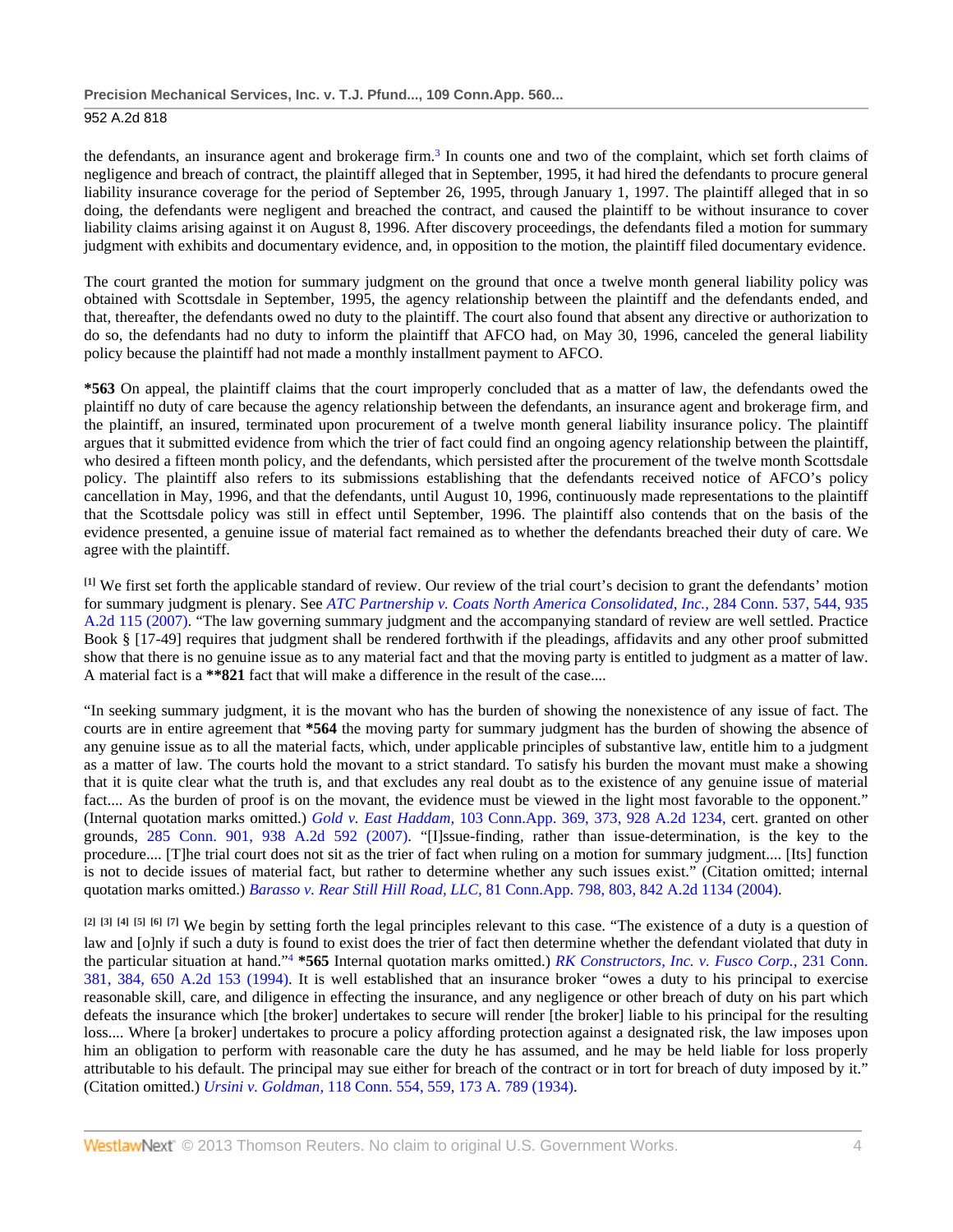Our Supreme Court also has held that "[w]hen procuring insurance for a person [or entity], a[n] [insurance] broker becomes the agent of that person [or entity] for that purpose.... Once that purpose is accomplished, however, and the insurance is procured, the agency relationship between the insured and the broker terminates, and the broker is without any authority to do anything which further affects **\*\*822** the insured unless expressly or impliedly authorized by the insured to do so." (Citations omitted.) *[Lewis v. Michigan Millers Mutual Ins. Co.,](http://www.westlaw.com/Link/Document/FullText?findType=Y&serNum=1967108664&pubNum=162&originationContext=document&vr=3.0&rs=cblt1.0&transitionType=DocumentItem&contextData=(sc.Default))* 154 Conn. 660, 664, 228 A.2d 803 (1967); see also 12 E. Holmes, Appleman on Insurance 2d (1999) § 88.4, p. 721 ("[o]rdinarily, an agent or broker's obligation to his client ends with the placement of a policy unless he either agrees to do certain renewal or other servicing acts or through some understanding or pattern of conduct the insured relies on the agent or broker for that servicing").

**[8]** We recognize that as a general rule, the agency relationship between a broker and the insured terminates **\*566** upon procurement of the requested insurance policy. See *[Lewis v. Michigan Millers Mutual Ins. Co.,](http://www.westlaw.com/Link/Document/FullText?findType=Y&serNum=1967108664&pubNum=162&originationContext=document&vr=3.0&rs=cblt1.0&transitionType=DocumentItem&contextData=(sc.Default))* supra, 154 Conn. at 664, 228 [A.2d 803.](http://www.westlaw.com/Link/Document/FullText?findType=Y&serNum=1967108664&pubNum=162&originationContext=document&vr=3.0&rs=cblt1.0&transitionType=DocumentItem&contextData=(sc.Default)) However, "[i]nherent in the obligation to seek continuation of an insurance policy is the duty to notify the applicant if the insurer declines to continue [to insure] the risk, so the applicant may not be lulled into a feeling of security or put to prejudicial delay in seeking protections elsewhere." (Internal quotation marks omitted.) *[Lazzara v. Howard A. Esser,](http://www.westlaw.com/Link/Document/FullText?findType=Y&serNum=1986147685&pubNum=350&originationContext=document&vr=3.0&rs=cblt1.0&transitionType=DocumentItem&contextData=(sc.Default)#co_pp_sp_350_266)  Inc.,* [802 F.2d 260, 266 \(7th Cir.1986\);](http://www.westlaw.com/Link/Document/FullText?findType=Y&serNum=1986147685&pubNum=350&originationContext=document&vr=3.0&rs=cblt1.0&transitionType=DocumentItem&contextData=(sc.Default)#co_pp_sp_350_266) see also 12 E. Holmes, supra, § 86.6, at p. 497 ("[a]n agent or broker cannot sit idly with a cancellation notice or information, but must seasonably inform the insured client thereby giving the client sufficient time to obtain protect[ion] with another insurer").

In opposition to the defendants' motion for summary judgment, the plaintiff submitted the deposition testimony of the plaintiff's president, Kevin Wypychoski; Wypychoski's correspondence with the defendants; the defendants' correspondence with N.I.F. Services of New England (N.I.F. Services), an insurance brokerage firm; and other documents. From these submissions, the trier of fact reasonably could find the following facts. The plaintiff retained the defendants, an insurance agent and brokerage firm, to procure general liability insurance coverage for the period of September 26, 1995, through January 1, 1997. On September 27, 1995, the defendants wrote to Wypychoski, enclosing an identification card and informing the plaintiff that the general liability policy, which would have a premium of \$4878.08, was expected any day and would provide coverage from September 25, 1995, to January 1, 1997.

The premium was itemized as follows: \$3883.03 for twelve months of coverage commencing on September 25, 1995, and ending on September 25, 1996, and approximately \$995 for three months of coverage commencing on September 25, 1996, and ending on January 1, 1997. **\*567** At the time, the defendants arranged for the plaintiff to use AFCO to finance this premium and, in so doing, on October 24, 1995, informed AFCO that the policy financed was with Scottsdale for the period of September 25, 1995, to January 1, 1997, and that the premium was \$4597 plus a tax of \$144.08, a filing fee of \$37 and an inspection fee of \$100. On September 26, 1995, the defendants had written to N.I.F. Services, Scottsdale's broker, acknowledging receipt of the binder and insurance for twelve months of general liability coverage. At that time, the defendants mentioned that when the policy was issued, they would be requesting an amendment extending coverage to January 1, 1997, as initially requested by the plaintiff. On November 2, 1995, the defendants wrote to N.I.F. Services seeking an amendment of the policy term that would add coverage from September 25, 1996, to January 1, 1997, because the plaintiff wanted all of its insurance policies to provide coverage until January 1, 1997.

**\*\*823** In December, 1995, Wypychoski learned that the Scottsdale policy provided only twelve months of coverage. After Wypychoski asked the defendants to account for the discrepancy between the coverage requested and the coverage procured, the defendants informed him that they would obtain fifteen months of coverage. In a letter dated December 27, 1995, the defendants reminded N.I.F. Services that they still were waiting for the amendment of the policy that would provide the additional three months of coverage. On February 8, 1996, the defendants wrote to N.I.F. Services concerning an \$895.50 credit that was due to the plaintiff, which the defendants believed was because the plaintiff's general liability policy was financed with AFCO for the term September 25, 1995, to January 1, 1997, when, in fact, the policy term was September 25, 1995, to September 25, 1996. Referring to a pending request to extend the policy to January 1, 1997, the defendants **\*568** attached a copy of their December 27, 1995 letter. In the February letter, the defendants stated that they thought that the \$895.50 was extra money from AFCO for the general liability policy extension. The defendants asked N.I.F. Services to process the extension endorsement and to allocate the AFCO financing properly.

In April, 1996, the defendants advised Wypychoski that they had not been able to obtain the additional three months of coverage. The defendants advised the plaintiff that it had been overpaying AFCO for the twelve month policy and that the plaintiff was entitled to a credit from AFCO. After receiving the defendants' advice to do so, the plaintiff then ceased making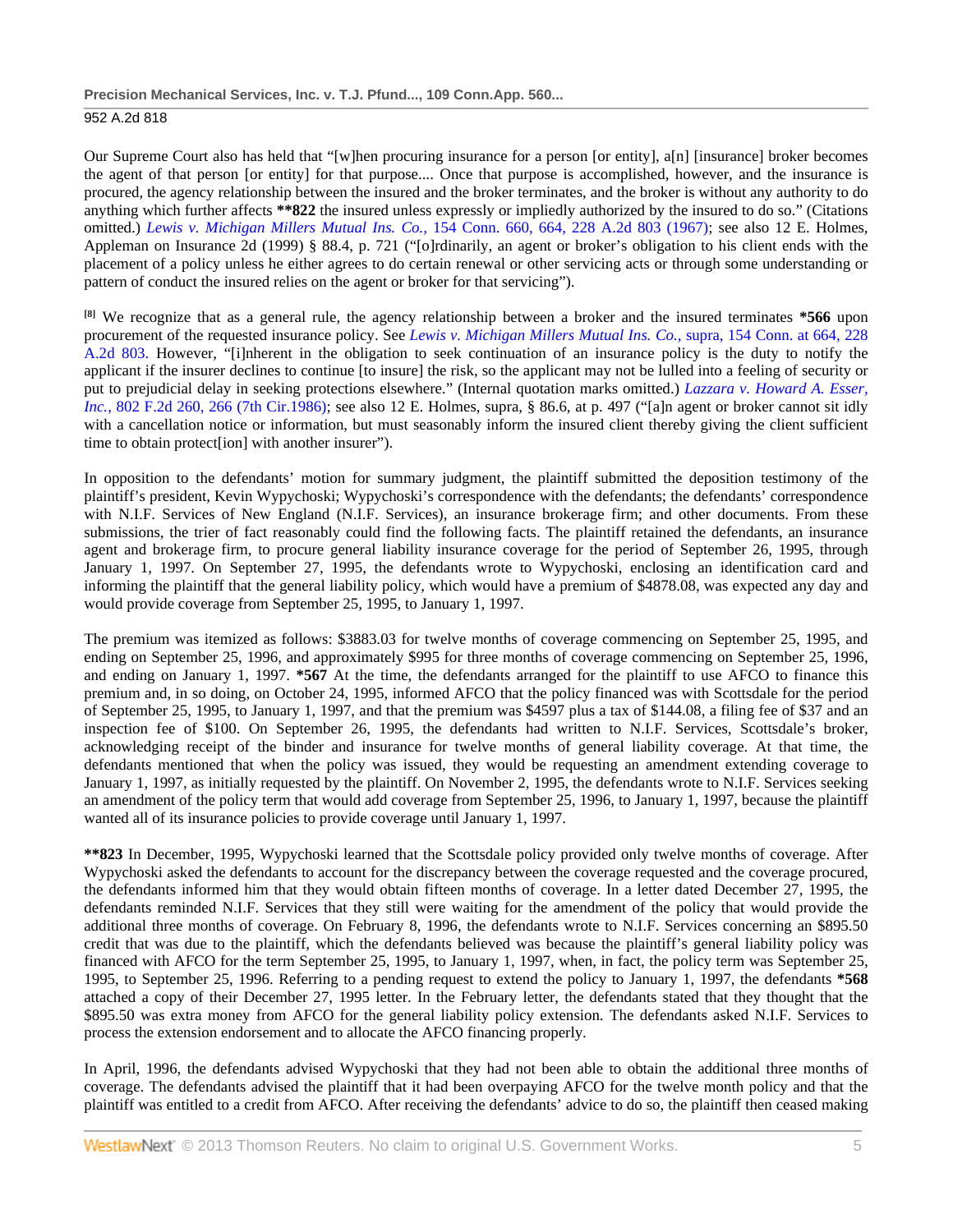its monthly payments to AFCO. Thereafter, AFCO canceled the Scottsdale policy. On May 6, 1996, AFCO mailed a copy of the notice of intent to cancel to the defendants, which the defendants received and placed in their files. On May 23, 1996, AFCO sent to the defendants a notice of cancellation, which also was placed in the defendants' files. Cancellation of the policy was effective on May 30, 1996, for failure to pay the \$449.14 monthly financed premium payment, an amount based on the existence of a fifteen month policy, and \$29.95 in late fees.

The plaintiff also submitted correspondence from which the trier of fact reasonably could find that until August 10, 1996, the defendants continued to represent to the plaintiff that the general liability policy with Scottsdale remained in effect until September, 1996. On July 17 and 19, 1996, the defendants issued a certificate of insurance to the plaintiff, stating that the plaintiff had a general liability policy with Scottsdale. On July 23, 1996, the defendants sent a letter to the plaintiff with an attached check for returned premium in the amount of \$744.45. In the letter, the defendants wrote to Wypychoski confirming that the defendants had been attempting to get the Scottsdale general liability policy **\*569** endorsed to extend to January 1, 1997, per his request. The defendants stated that Scottsdale could not endorse for September 26, 1996, to January 1, 1997, and had sent back the additional premium and extra money in the plaintiff's deposit. The defendants added that if the plaintiff continued to have no employees, Scottsdale would not offer a renewal quotation for September, 1996. The defendants asked Wypychoski about renewal and stated that if the plaintiff did not contact the defendants, the defendants would contact the plaintiff to provide it with options for future general liability coverage.5

**\*\*824** On August 9, 1996, an employee of the plaintiff was performing repair services at a condominium unit in Branford. While these services were being performed, a fire occurred that caused damage to the condominium. The resulting fire damage gave rise to a number of lawsuits against the plaintiff, which, on August 10, 1996, learned from the defendants, for the first time, that its liability policy had been canceled in May, 1996.

Although we agree that a broker would have no liability for failing to notify the insured of the cancellation of its policy when the agency relationship had ended; see *[Lewis v. Michigan Millers Mutual Ins. Co.,](http://www.westlaw.com/Link/Document/FullText?findType=Y&serNum=1967108664&pubNum=162&originationContext=document&vr=3.0&rs=cblt1.0&transitionType=DocumentItem&contextData=(sc.Default))* supra, 154 Conn. at 664, 228 A.2d 803; **\*570** *[Rovella v. Standard Accident Ins. Co.,](http://www.westlaw.com/Link/Document/FullText?findType=Y&serNum=1936116928&pubNum=161&originationContext=document&vr=3.0&rs=cblt1.0&transitionType=DocumentItem&contextData=(sc.Default))* 121 Conn. 134, 183 A. 377 (1936); this case presents a different scenario. On the basis of the plaintiff's submissions, which we must view in a light most favorable to the plaintiff, we conclude that there was a genuine issue of material fact as to the existence of an agency relationship between the plaintiff and the defendants after September, 1995; see *Wesley v. Schaller Subaru, Inc.,* [277 Conn. 526, 543, 893 A.2d 389 \(2006\)](http://www.westlaw.com/Link/Document/FullText?findType=Y&serNum=2008725543&pubNum=162&originationContext=document&vr=3.0&rs=cblt1.0&transitionType=DocumentItem&contextData=(sc.Default)) (" 'existence of an agency relationship is question of fact' "); and, therefore, the court improperly concluded that the defendants owed the plaintiff no duty of care after September, 1995. In *[Rovella v. Standard Accident Ins. Co.,](http://www.westlaw.com/Link/Document/FullText?findType=Y&serNum=1936116928&pubNum=161&originationContext=document&vr=3.0&rs=cblt1.0&transitionType=DocumentItem&contextData=(sc.Default))* supra, at 134, 183 A. 377, it also was undisputed that the plaintiff insured had received notice of cancellation directly from her insurer. In this case, Wypychoski submitted evidence that the plaintiff never received any notice of cancellation of the Scottsdale policy before August 10, 1996. From the plaintiff's submissions, the trier of fact also could find that after the defendants, in May, 1996, received a copy of the notice of intent to cancel and the notice of cancellation of the Scottsdale general liability policy, they, unlike the brokers in *[Lewis](http://www.westlaw.com/Link/Document/FullText?findType=Y&serNum=1967108664&originationContext=document&vr=3.0&rs=cblt1.0&transitionType=DocumentItem&contextData=(sc.Default))* and *[Rovella,](http://www.westlaw.com/Link/Document/FullText?findType=Y&serNum=1936116928&originationContext=document&vr=3.0&rs=cblt1.0&transitionType=DocumentItem&contextData=(sc.Default))* continued to represent to the plaintiff, until August 10, 1996, that the general liability policy was in effect until September, 1996.

**[9]** We now turn to the court's second conclusion that even if the agency relationship did not terminate upon procurement of the Scottsdale policy, as a matter of law, the defendants owed the plaintiff no duty to notify the plaintiff that the policy had been canceled. In support of this conclusion, the court, citing *[Lewis v. Michigan Millers Mutual Ins. Co.,](http://www.westlaw.com/Link/Document/FullText?findType=Y&serNum=1967108664&pubNum=162&originationContext=document&vr=3.0&rs=cblt1.0&transitionType=DocumentItem&contextData=(sc.Default))* supra, 154 Conn. at [664, 228 A.2d 803,](http://www.westlaw.com/Link/Document/FullText?findType=Y&serNum=1967108664&pubNum=162&originationContext=document&vr=3.0&rs=cblt1.0&transitionType=DocumentItem&contextData=(sc.Default)) determined that the defendants could not have breached a duty they owed to the plaintiff by failing to provide it with notice of cancellation of the Scottsdale policy absent a directive or authorization to the broker to do so.

**\*571** *[Lewis](http://www.westlaw.com/Link/Document/FullText?findType=Y&serNum=1967108664&originationContext=document&vr=3.0&rs=cblt1.0&transitionType=DocumentItem&contextData=(sc.Default))* presents facts different from the facts that could be found in this case. In *[Lewis,](http://www.westlaw.com/Link/Document/FullText?findType=Y&serNum=1967108664&originationContext=document&vr=3.0&rs=cblt1.0&transitionType=DocumentItem&contextData=(sc.Default))* our Supreme Court held that after a policy was issued and a broker was not authorized or directed by the insured to change the premises covered by a liability policy, the insurance company was not authorized to do so, to the insured's prejudice. **\*\*825** [Id., at 665, 228 A.2d 803.](http://www.westlaw.com/Link/Document/FullText?findType=Y&serNum=1967108664&pubNum=162&originationContext=document&vr=3.0&rs=cblt1.0&transitionType=DocumentItem&contextData=(sc.Default)) In this case, the defendants allegedly repeatedly represented to the plaintiff, until August 10, 1996, that the policy was in effect until September, 1996. The defendants' alleged representations were made directly to the plaintiff, and it cannot be claimed that they were made on the plaintiff's behalf, as the insurance company unsuccessfully claimed in *[Lewis.](http://www.westlaw.com/Link/Document/FullText?findType=Y&serNum=1967108664&originationContext=document&vr=3.0&rs=cblt1.0&transitionType=DocumentItem&contextData=(sc.Default))*

Furthermore, the trier reasonably could find that in April, 1996, the defendants advised the plaintiff to discontinue its monthly installment payments to AFCO after the defendants, in September, 1995, had warranted to AFCO that the plaintiff's general liability policy was for fifteen months. As a result, AFCO was not informed that the aggregate amount of the